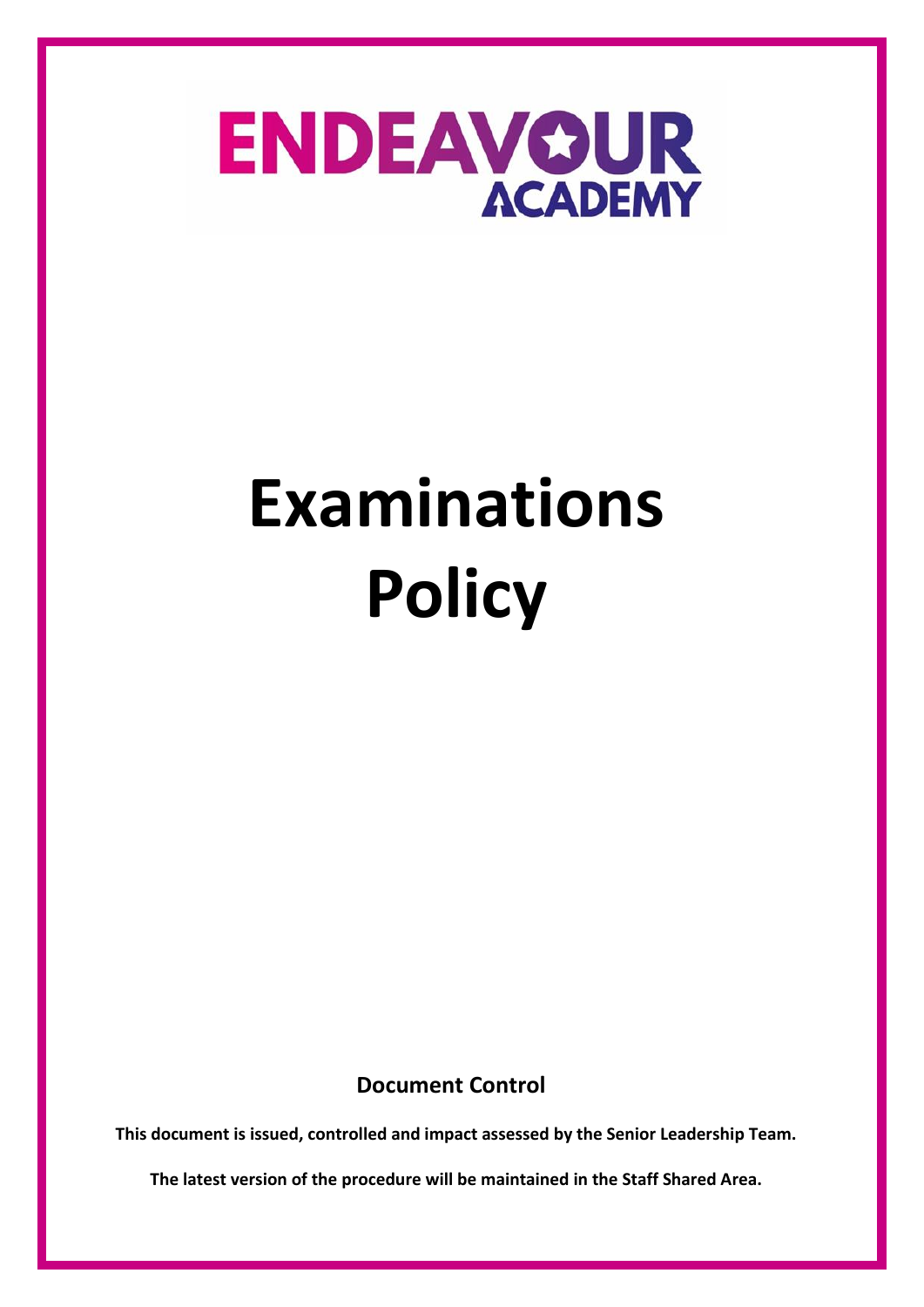

#### *Contents*

- Purpose of the Policy
- Exam Responsibilities
- Qualifications
- Exam Series and Timetables
- Entries, Entry Details and Late Entries
- Exam Fees
- Equality Legislation
- Access Arrangements
- Contingency Planning
- Estimated Grades
- Managing Invigilators
- Malpractice
- Exam Days
- Candidates / Clash Candidates
- Late Candidates
- Special Consideration
- Internal Assessments and Appeals
- Results
- Access to Scripts
- Certificates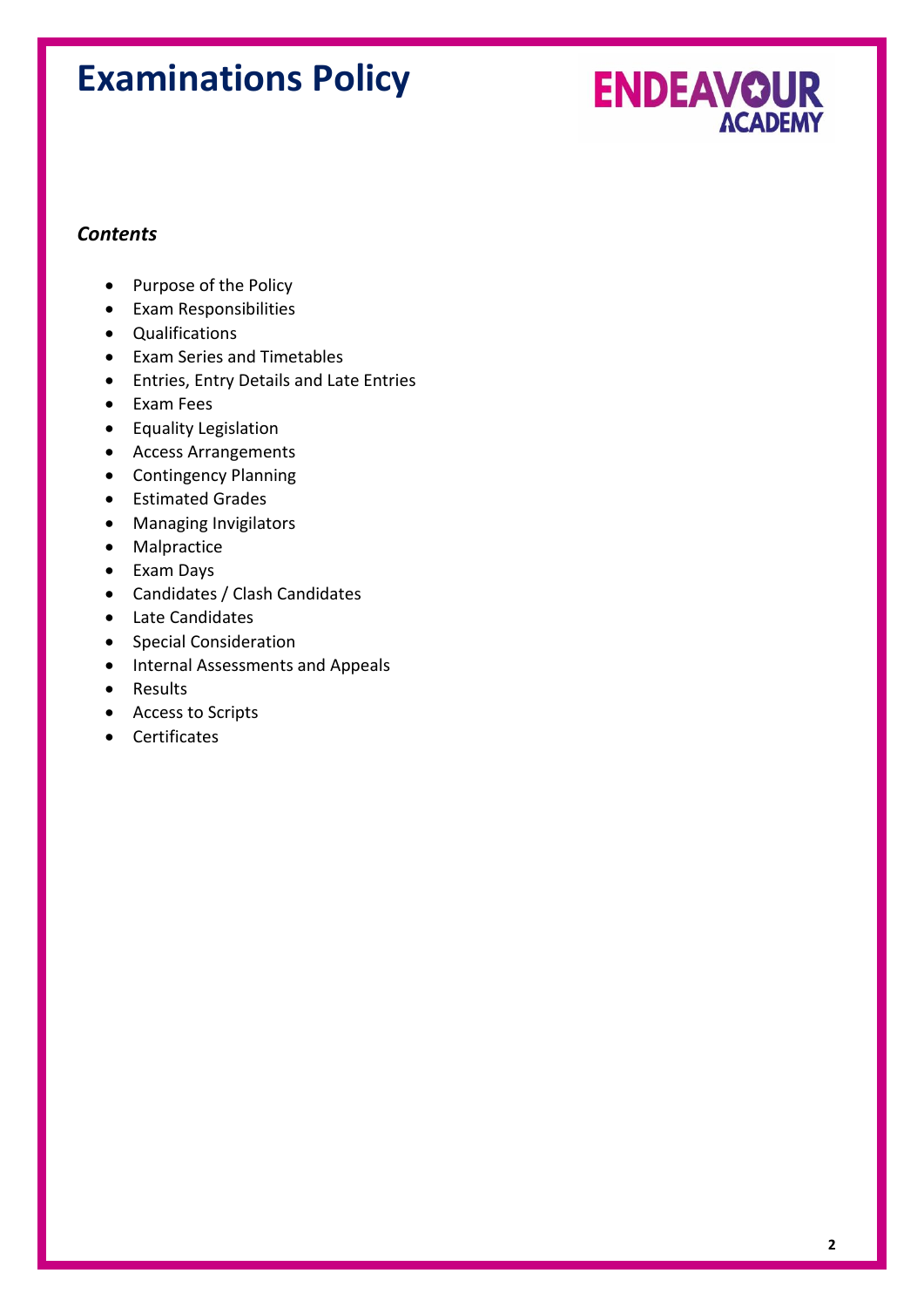

#### *Purpose of the Policy*

The purpose of the Examinations Policy is:

- To ensure the planning and management of exams is conducted efficiently and in the best interests of candidates.
- To ensure the operation of an efficient exams system with clear guidelines for all relevant staff.

It is the responsibility of everyone involved in the centre's exam processes to read, understand, and implement this policy.

The Examinations Policy will be reviewed annually by the Quality Nominee (Jonathan Greenall) and the Exams Officer (Debra Wilson).

Where references are made to JCQ regulations / guidelines, further details can be found at [www.jcq.org.uk.](http://www.jcq.org.uk/)

#### *Exam Responsibilities*

#### **The Head of School (Head of Centre)**:

- Has overall responsibility for the school as an exams centre and advises on appeals and remarks.
- Is responsible for reporting all suspected or actual incidents of malpractice refer to the JCQ document *'Suspected Malpractice in Examinations and Assessments'***.**

#### **The Exams Officer**<sup>1</sup> **Debra Wilson:**

- Manages the administration of external exams*.*
- Advises the Senior Leadership Team (SLT), Teachers and Learning Mentors, and other relevant support staff on annual exams timetables and procedures as set by the various awarding bodies.
- Oversees the production and distribution, to all centre staff and candidates, of an annual calendar for all exams in which candidates will be involved and communicates regularly with staff concerning imminent deadlines and events.
- Ensures that candidates and their parents are informed of and understand those aspects of the exams timetable that will affect them.
- Checks with teaching staff that the necessary coursework and/or controlled assessments are completed on time and in accordance with JCQ guidelines.
- Provides and confirms detailed data on estimated entries.
- Maintains systems and processes to support the timely entry of candidates for their exams.

 $1$  This is the individual to whom the Head of Centre has delegated responsibility for the administration of exams in their centre.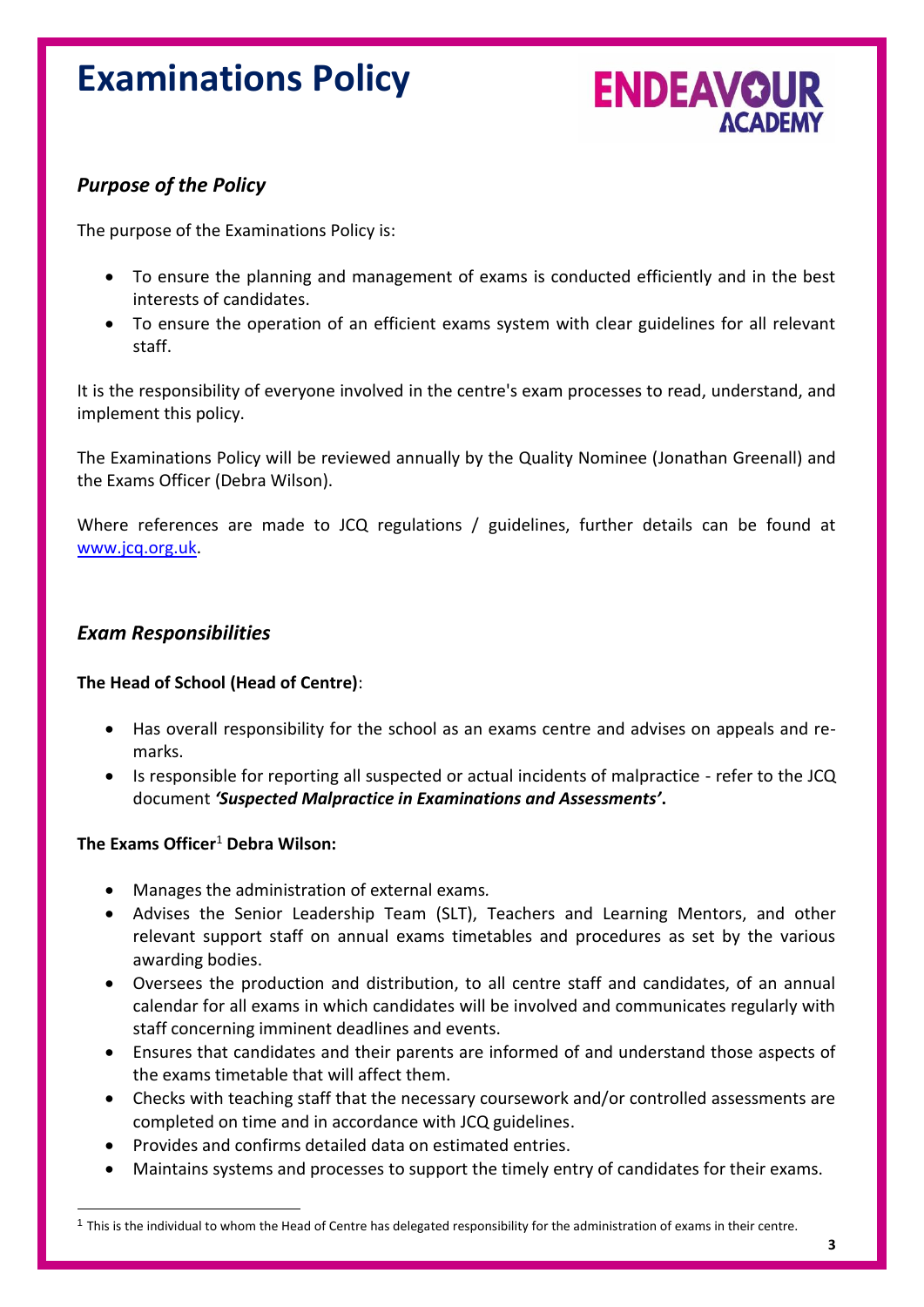• Receives, checks and stores securely all exam papers and completed scripts and ensures that scripts are dispatched as per the guidelines.

**ENDEAVOUR** 

- With support from the SENCo, administers access arrangements and makes applications for special consideration following the regulations in the JCQ publication *'A Guide to the Special Consideration Process'*.
- Identifies and manages exam timetable clashes.
- Accounts for income and expenditures relating to all exam costs / charges.
- Line manages the exams invigilators including organising the recruitment, training, and monitoring of exams invigilators responsible for the conduct of exams.
- Ensures candidates' coursework / controlled assessment marks / NEA are submitted, and any other material required by the appropriate awarding bodies correctly and on schedule.
- Tracks, dispatches, and stores returned coursework / controlled assessments.
- Arranges for dissemination of exam results and certificates to candidates and forwards, in consultation with the Senior Leadership Team (SLT), any post results service requests.

#### **Teachers are responsible for:**

- Guidance and pastoral oversight of candidates who are unsure about exams entries or amendments to entries.
- Accurate completion of entry and all other mark sheets and adherence to deadlines as set by the Exams Officer / SLT.
- Accurate completion of coursework / controlled assessment mark sheets and declaration sheets.
- Decisions on post-results procedures.
- Supplying information on entries, coursework and controlled assessments as required by the Exams Officer.

#### The *Special Educational Needs Coordinator (SENCo)* is responsible for:

- Identification and testing of candidates' requirements for access arrangements and notifying the Exams Officer in good time so that they are able to put in place exam day arrangements.
- Process any necessary access arrangement applications in order to gain approval (prior to the Awarding Bodies deadlines).
- Working with the Exams Officer to provide the access arrangements required by candidates in exams rooms.

#### **Invigilators** are responsible for:

- Assisting the Exams Officer in the efficient running of exams according to JCQ regulations.
- Collection of exam papers and other material from the exams office before the start of the exam.
- Collection of all exam papers in the correct order at the end of the exam and ensuring their return to the exams office.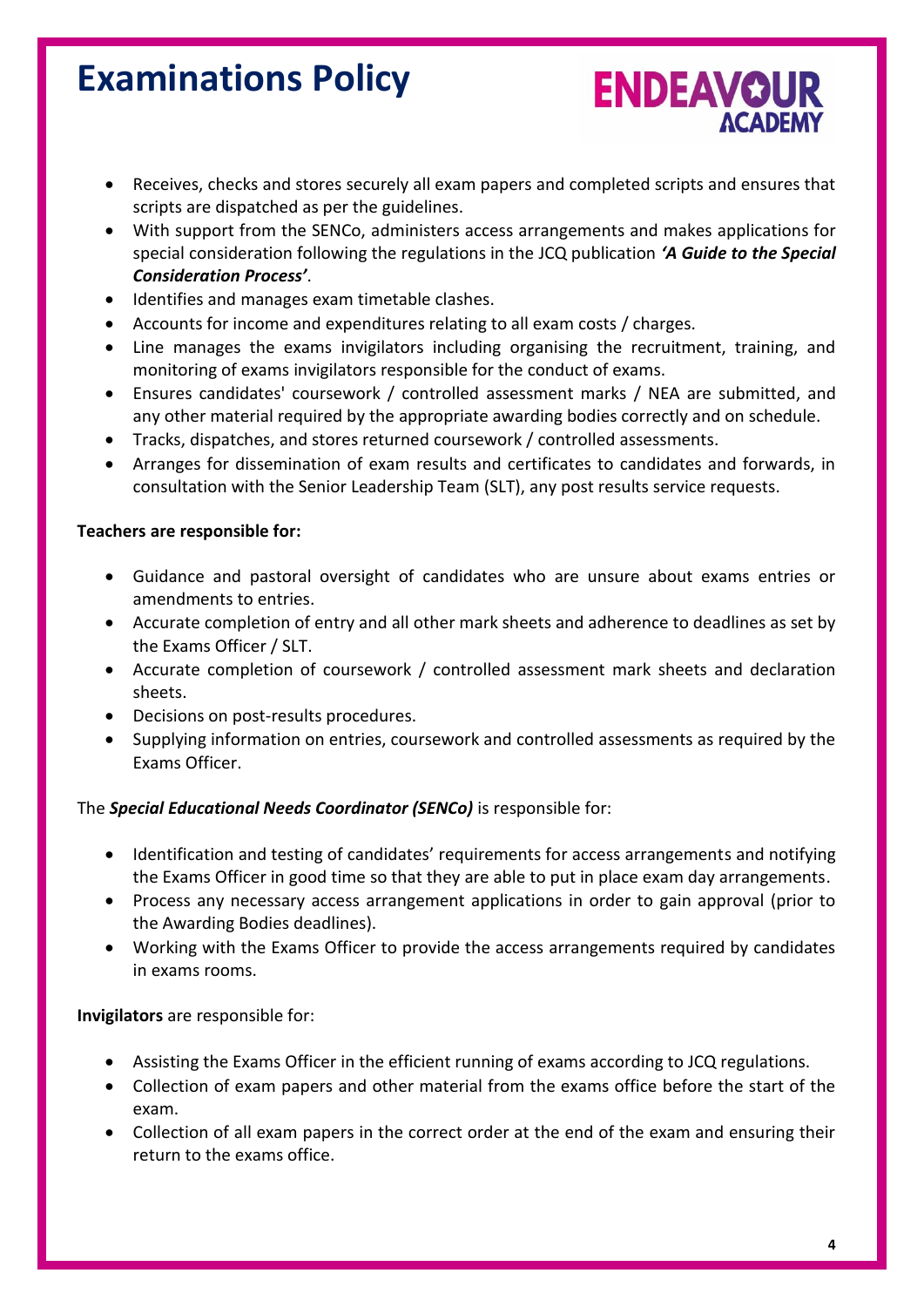

**Candidates** are responsible for:

- Confirmation and signing of entries.
- Understanding coursework / controlled assessment regulations and signing a declaration that authenticates the coursework as their own.
- Ensuring they conduct themselves in all exams according to the JCQ regulations.
- Providing evidence of identity on arrival at examination room (Endeavour Academy identity badge)

#### *Qualifications Offered*

The qualifications offered at this centre are decided by the Senior Leadership Team (SLT)

The types of qualifications offered are general and vocational qualifications.

The subjects offered for these qualifications in any academic year may be found in the centre's published prospectus or similar documents for that year. If there is to be a change of specification for the next year, the Exams Officer must be informed by September of the academic year.

Informing the Exams Officer of changes to a specification is the responsibility of the Senior Leadership Team

Decisions on whether a candidate should be entered for a particular subject will be taken by Senior Leadership Team in consultation with the subject teacher*.*

#### *Exam Series*

Internal exams (mock exams) and assessments are scheduled throughout the academic year.

External exams and assessments are scheduled in exam series.

Internal exams are held under external exam conditions.

The Senior Leadership Team decides which exam series are used in the centre.

The centre does offer some exam assessments on an 'on-demand' basis.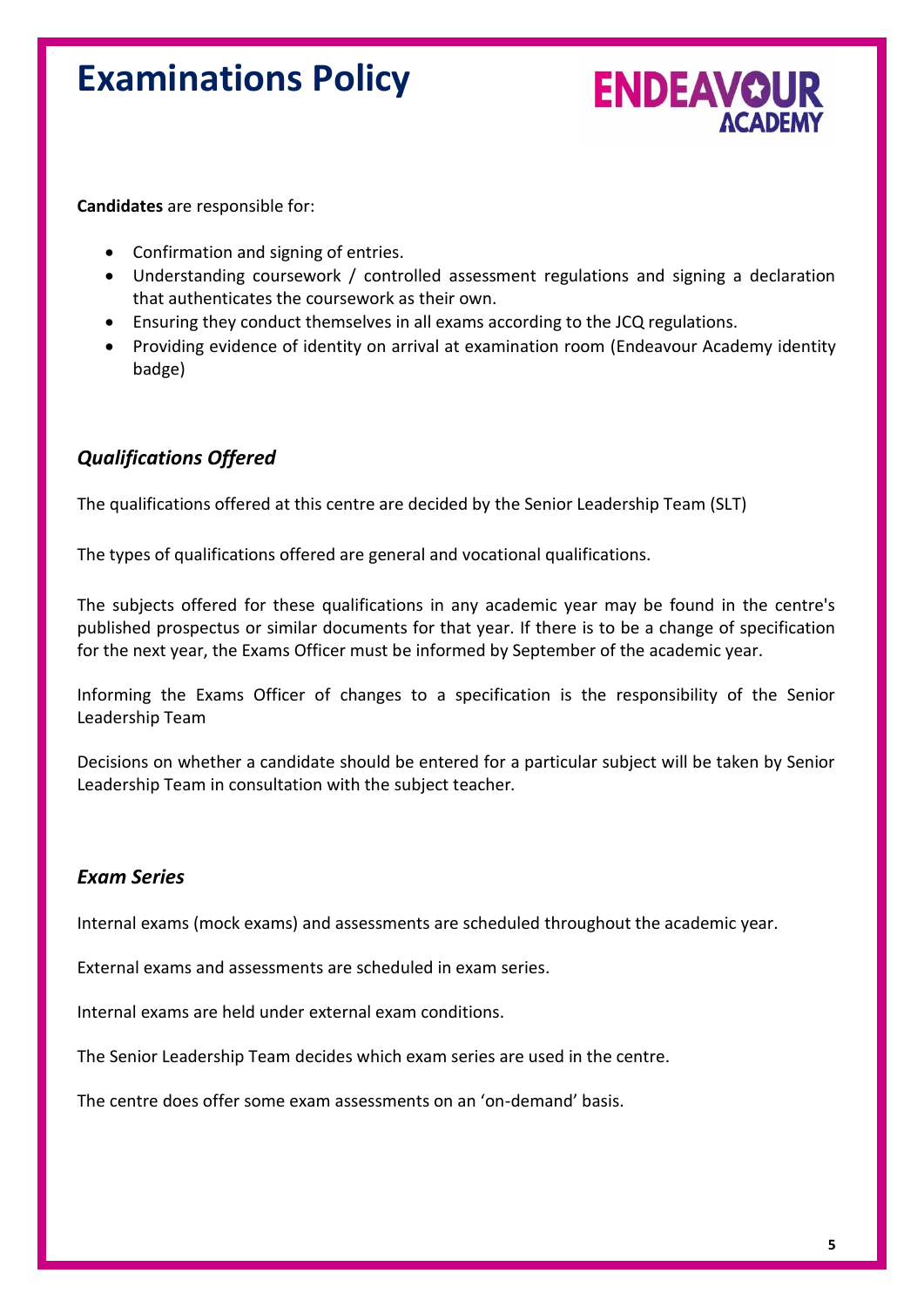

#### *Exam Timetables*

Once confirmed, the Exams Officer will circulate the exam timetables for external exams at a specified date before each series begins.

#### *Entries, Entry Details and Late Entries*

Candidates or parents / carers cannot request a subject entry, change of level or withdrawal. Each candidate's request will be considered on an individual basis by the Senior Leadership Team.

The Centre *does not* accept entries from private candidates.

The Centre *does not* act as an exams centre for other organisations.

Entry deadlines are circulated to teachers via email, staff meetings and internal post.

Teachers will provide estimated entry information to the Exams Officer to meet JCQ and awarding body deadlines.

Entries and amendments made after an awarding organisation's deadline (i.e., late) require the authorisation, in writing, of the Head of Centre.

GCSE re-sits / retakes **are** allowed.

Vocational externally set exams re-sits / retakes are allowed (BTEC).

Re-sit decisions will be made by the Senior Leadership Team in consultation with teachers.

#### *Exam Fees*

Candidates or departments will not be charged for changes of tier, withdrawals made by the proper procedures or alterations arising from administrative processes provided these are made within the time allowed by the awarding bodies.

The Exams Officer will publish the deadline for actions well in advance for each exams series.

GCSE entry exam fees are paid by the centre.

Vocational qualification entry exam fees are paid by the centre.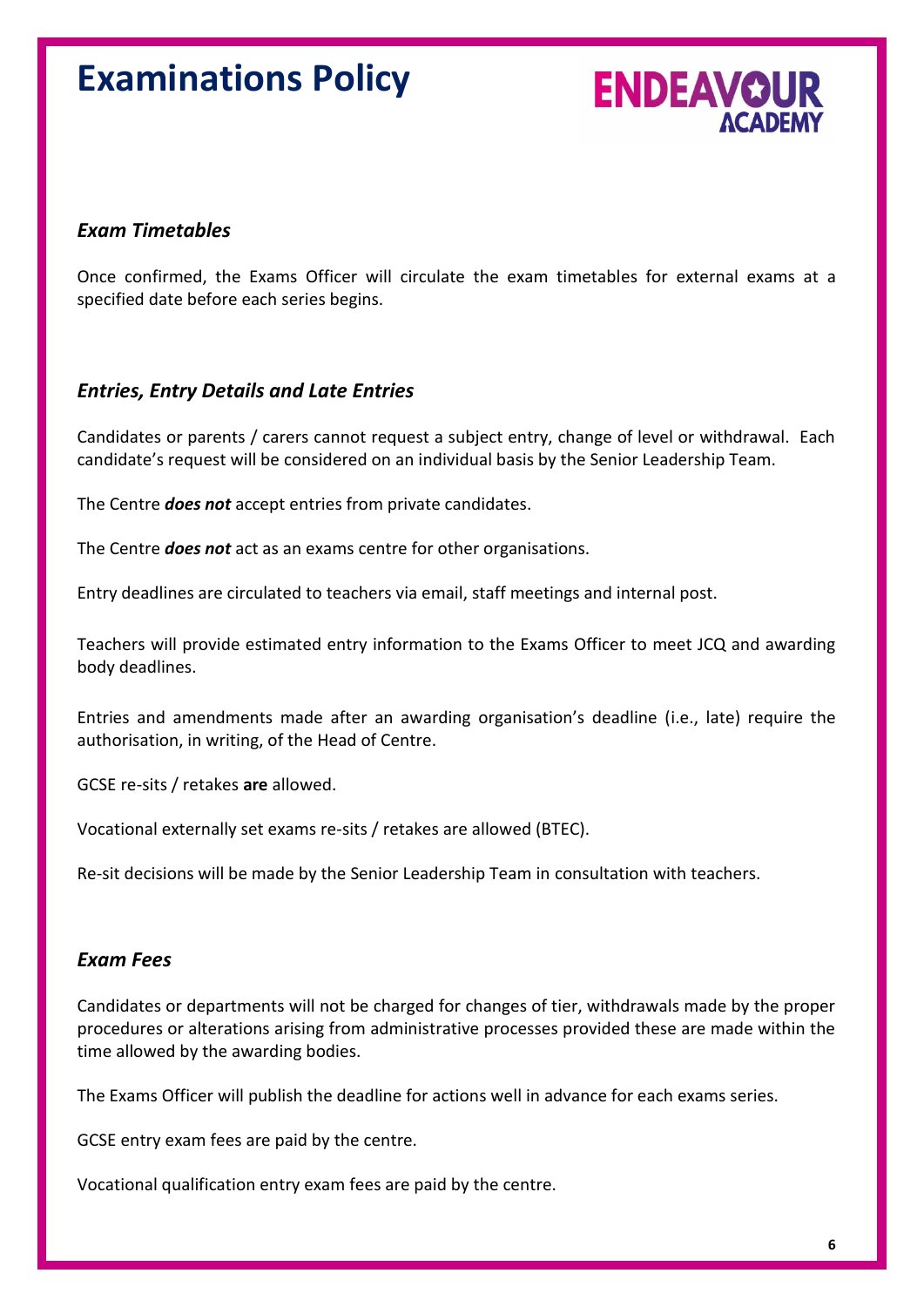

Late entry or amendment fees are paid by the centre.

Fee reimbursements are sought from candidates if they fail to sit an exam due to unauthorised absence, e.g., holiday taken without permission.

Re-sit fees are paid by the centre unless a student has been deemed not to have made the required effort throughout the programme or had significant unauthorised absence.

#### *Equality Legislation*

All exam centre staff must ensure that they meet the requirements of any equality legislation.

The centre will comply with the legislation, including making reasonable adjustments to the service that they provide to candidates in accordance with requirements defined by the legislation, awarding bodies, and JCQ. This is the responsibility of the Senior Leadership Team.

#### *Access Arrangements*

The SENCo will inform teachers of candidates with special educational needs and any special arrangements that individual candidates will need during the course and in any assessments / exams.

A candidate's access arrangements requirement is determined by the liaison between, the Teachers, Learning Mentors and SENCo.

Ensuring there is appropriate evidence for a candidate's access arrangement is the responsibility of SENCo.

Submitting completed access arrangement applications to the awarding bodies is the responsibility of the SENCo.

Rooming for access arrangement candidates will be arranged by the SENCo / SLT / Exams Officer.

Invigilation and support for access arrangement candidates, as defined in the JCQ access arrangements regulations, will be organised by the SENCo / Exams Officer.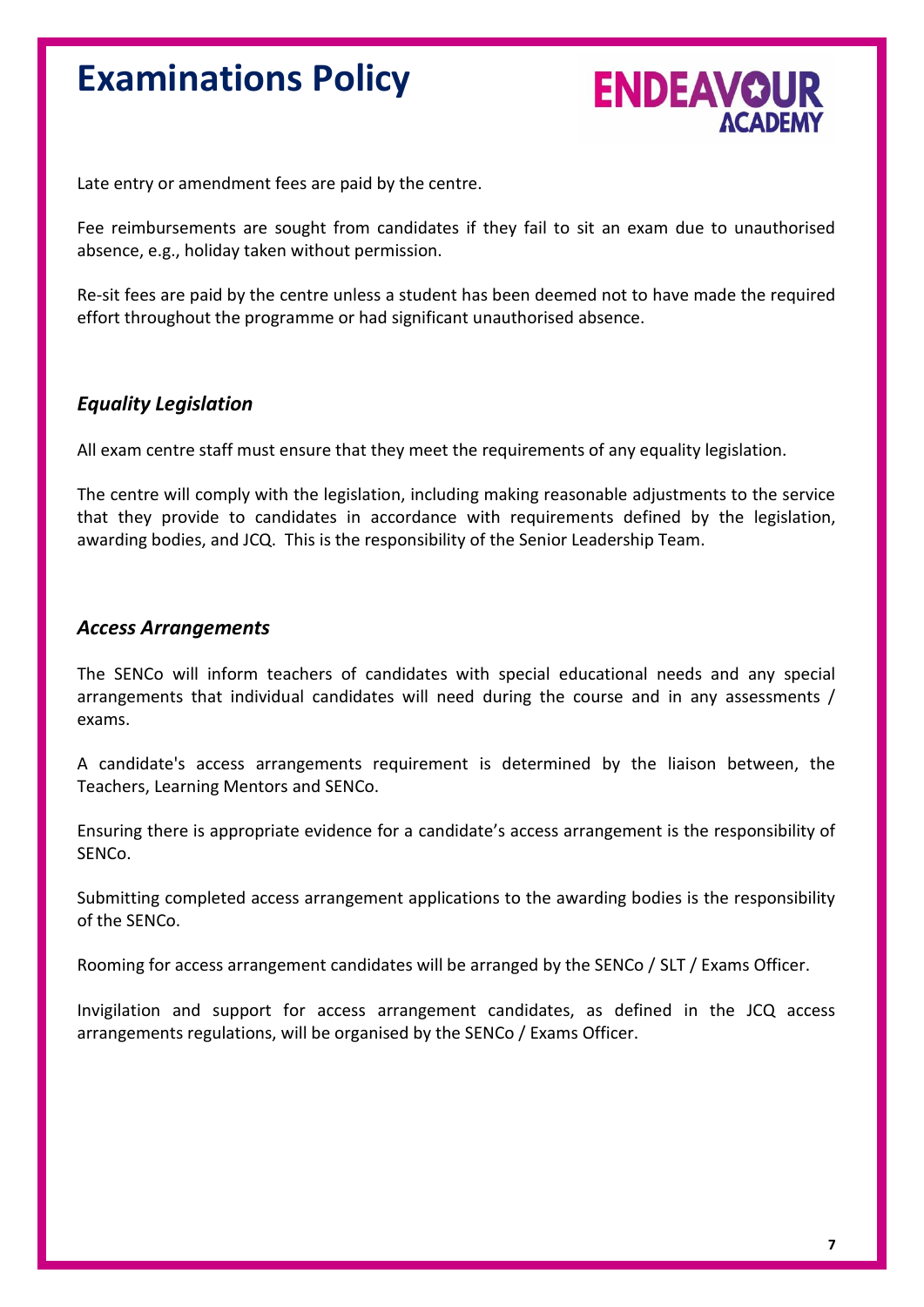

#### *Contingency Planning*

Contingency planning for exams administration is the responsibility of the SLT.

Contingency plans are available via email, staff meetings, internal post, and are in line with the guidance provided by Ofqual, JCQ and awarding organisations.

#### *Estimated Grades*

Teachers (General Qualifications) and Lead Internal Verifiers (Vocational Qualifications) are responsible for submitting estimated grades to the Exams Officer when requested.

#### *Managing Exam Invigilators*

External staff may be used to invigilate examinations. This will depend upon the number of candidates taking a particular exam and the number of candidates requiring support for access arrangements.

These invigilators will be used for external exams.

Recruitment of Exam Invigilators is the responsibility of the Senior Leadership Team.

Securing the necessary Disclosure Barring Service (DBS) clearance for new invigilators is the responsibility of the Senior Leadership Team (in conjunction with Human Resources).

DBS fees for securing such clearance are paid by the centre.

Invigilators' rates of pay are set by the Senior Leadership Team.

Invigilators are recruited, timetabled, trained, and briefed by the Exams Officer.

#### *Malpractice*

The Head of Centre (Head of School) in consultation with Quality Nominee (Jonathan Greenall) is responsible for investigating suspected malpractice.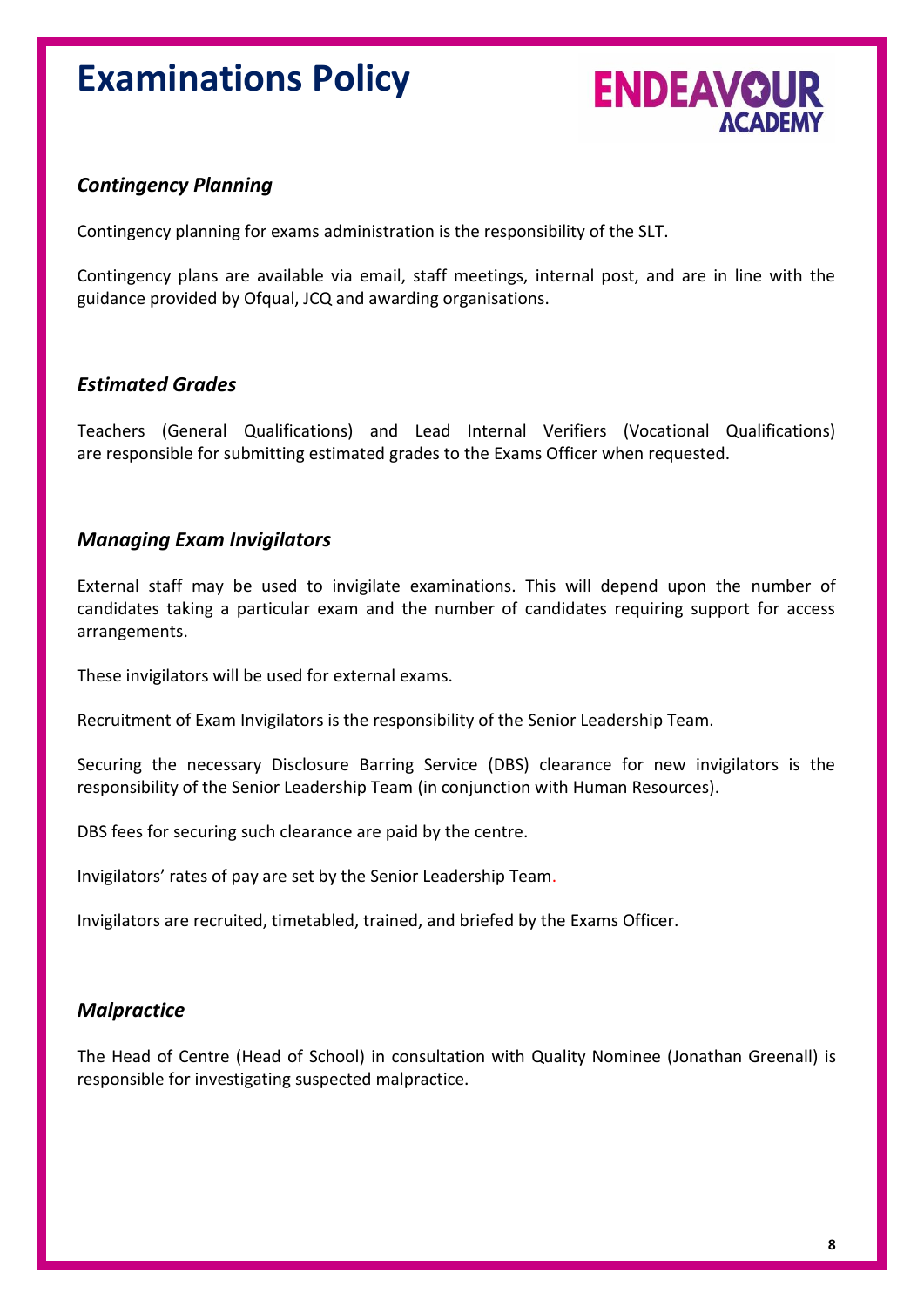

#### *Exam Days*

The Exams Officer will set up all exam rooms and make the question papers, other exam stationery and materials available for the invigilator.

All staff are responsible for ensuring the allocated exam room is set up in accordance with JCQ guidelines. All display content other than JCQ notices / posters should be hidden from candidate view. This is the responsibility of the classroom teacher to ensure that displays are removed or hidden from view in advance of the exam.

The Senior Leadership Team will settle candidates, instil discipline, and ensure the start and finish of all exams is in accordance with JCQ guidelines.

Subject staff may be present at the start of the exam to assist with identification of candidates. Any staff present must be in accordance with the rules defined by JCQ concerning who is allowed in the exam room and what they can do.

In practical exams, subject teachers' availability will be in accordance with JCQ guidelines.

Exam papers **must not** be read by subject teachers or removed from the exam room before the end of a session. Papers will be distributed to teachers in accordance with JCQ's recommendations.

After an exam, the Exams Officer will arrange for the safe dispatch of completed examination scripts to awarding bodies. All examination scripts / materials will be returned to the secure storage until such time as they are collected by Parcel Force. A signed 'receipt of secure scripts will be requested.

#### *Candidates*

The Exams Officer will provide written information to candidates in advance of each exam series. A formal briefing session for candidates may be given by the Senior Leadership Team.

The centre's published rules on acceptable dress and behaviour apply at all times. Candidates' personal belongings remain their own responsibility and the centre accepts no liability for their loss or damage.

In an exam room candidates must not have access to items other than those clearly allowed in the instructions on the question paper, the stationery list, or the specification for that subject. This is particularly true of mobile phones, watches and other electronic communication or storage devices with text or digital facilities. Any precluded items must not be taken into an exam room.

Disruptive candidates are dealt with in accordance with JCQ guidelines. Candidates are expected to stay for the full exam time at the discretion of the Head of Centre.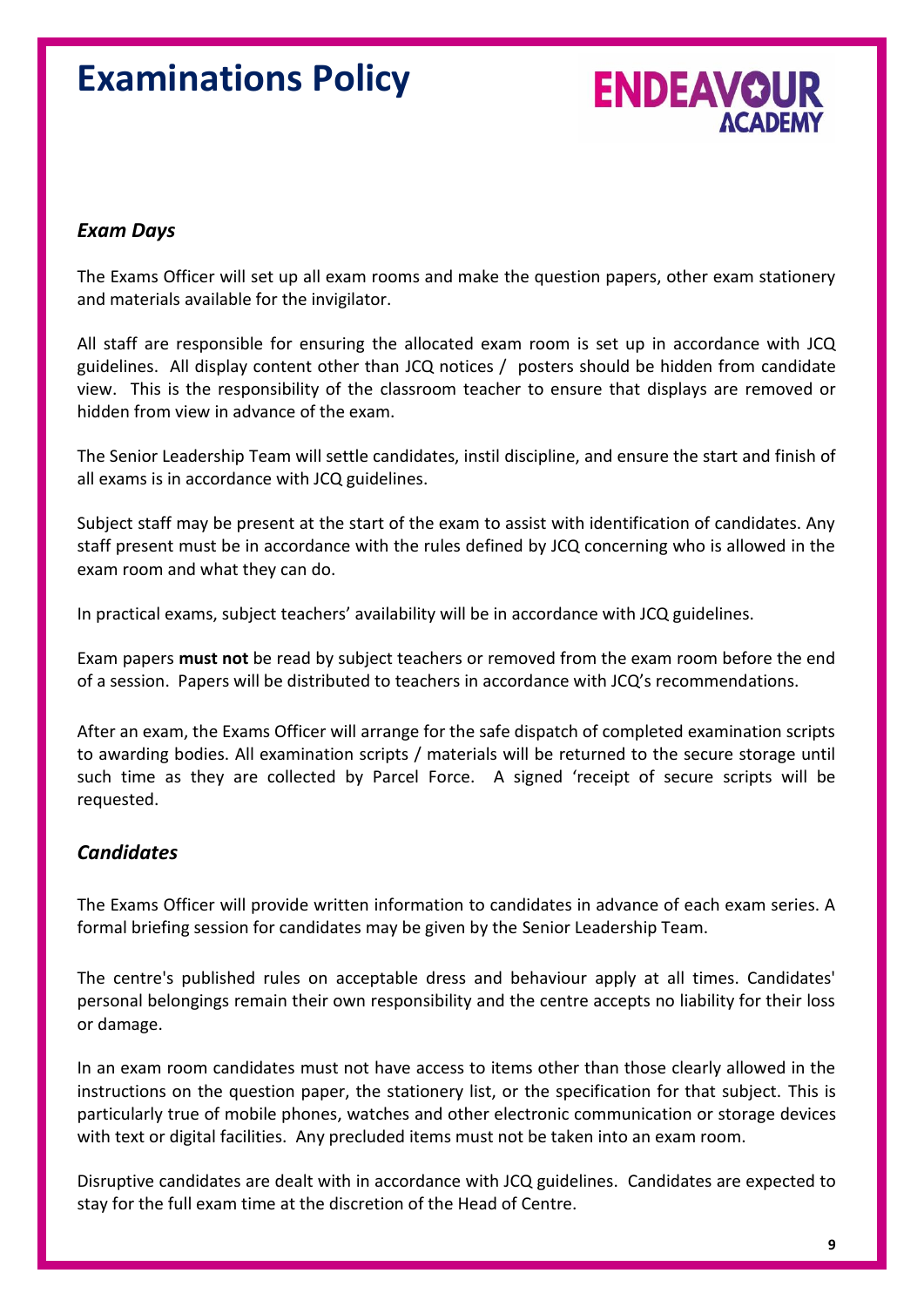

Note: candidates who leave an exam room must be accompanied by an appropriate member of staff at all times.

The Quality Nominee / Exams Officer is responsible for handling late or absent candidates on exam day.

#### *Clash Candidates*

The Exams Officer / SLT will be responsible as necessary for supervising escorts, identifying a secure venue, and arranging overnight stays.

#### *Late Candidates*

Candidates who arrive up to 30 minutes after the start of the examination may still sit the examination. For any candidates arriving after this, it is at the discretion of the Head of Centre / Exams Officer. It is likely they will be allowed to sit the examination, but a report will be sent to the Exam Board who will likely only allow their paper if security can be assured.

Candidates **are not** allowed to leave the examination until the full exam time has lapsed. Students are required to wait until the end of the allotted time in order to ensure there is no disruption to the exam.

#### *Special Consideration*

Should a candidate be unable to attend an exam because of illness, suffer bereavement or other trauma, be ill or otherwise disadvantaged or disturbed during an exam, then it is the candidate's responsibility to alert the centre's Exams Officer to that effect.

The candidate must support any special consideration claim with appropriate evidence within date.

The Exams Officer will make a special consideration application to the relevant awarding body within the periods set by JCQ.

#### *Internal Assessment*

It is the duty of the teachers to ensure that all internal assessment is ready for dispatch at the correct time. The Exams Officer will assist by keeping a record of each dispatch, including the recipient details and the date and time sent.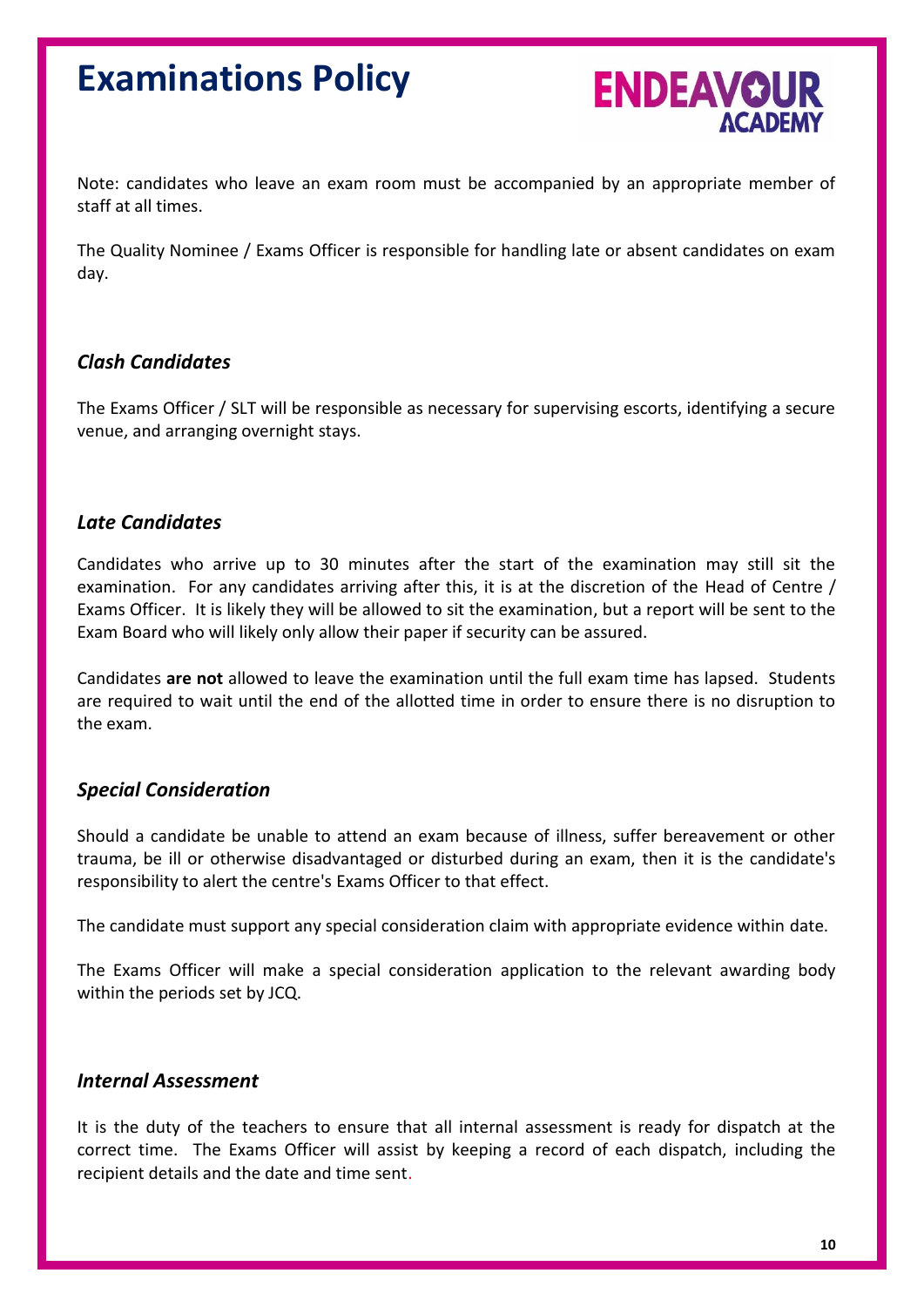

Marks for all internally assessed work are provided to the Exams Officer by the teachers for general qualifications and Lead Internal Verifiers for Vocational qualifications. The Exams Officer will inform staff of the date when appeals against internal assessments must be made by. Any appeals will be dealt with in accordance with the centre's Internal Appeals Procedure document.

#### *Results*

Candidates will receive individual results slips on results days,

This will be either:

- Collected and signed for
- Posted (first class)

The results slip will not be in the form of a centre produced document.

Arrangements for the centre to be open on results days are made by the Senior Leadership Team.

The provision of the necessary staff on results days is the responsibility of the Senior Leadership Team.

#### *Enquiries about Results (EAR)*

EARs may be requested by centre staff or the candidate following the release of results. A request for a re-mark or clerical check requires the written consent of the candidate, a request for a remoderation of internally assessed work may be submitted without the consent of the group of candidates.

The cost of EARs will be paid by the centre*.*

All decisions on whether to make an application for an EAR will be made by the Senior Leadership Team.

If a candidate's request for an EAR is not supported, the candidate may appeal, and the centre will respond by following the process in its Internal Appeals Procedure document.

All processing of EARs will be the responsibility of the Exams Officer, following the JCQ guidance.

#### *Access to Scripts (ATS)*

After the release of results, candidates may ask subject staff to request the return of written exam papers within days of the receipt of results.

Centre staff may also request scripts for investigation or for teaching purposes. For the latter, the consent of candidates must be obtained.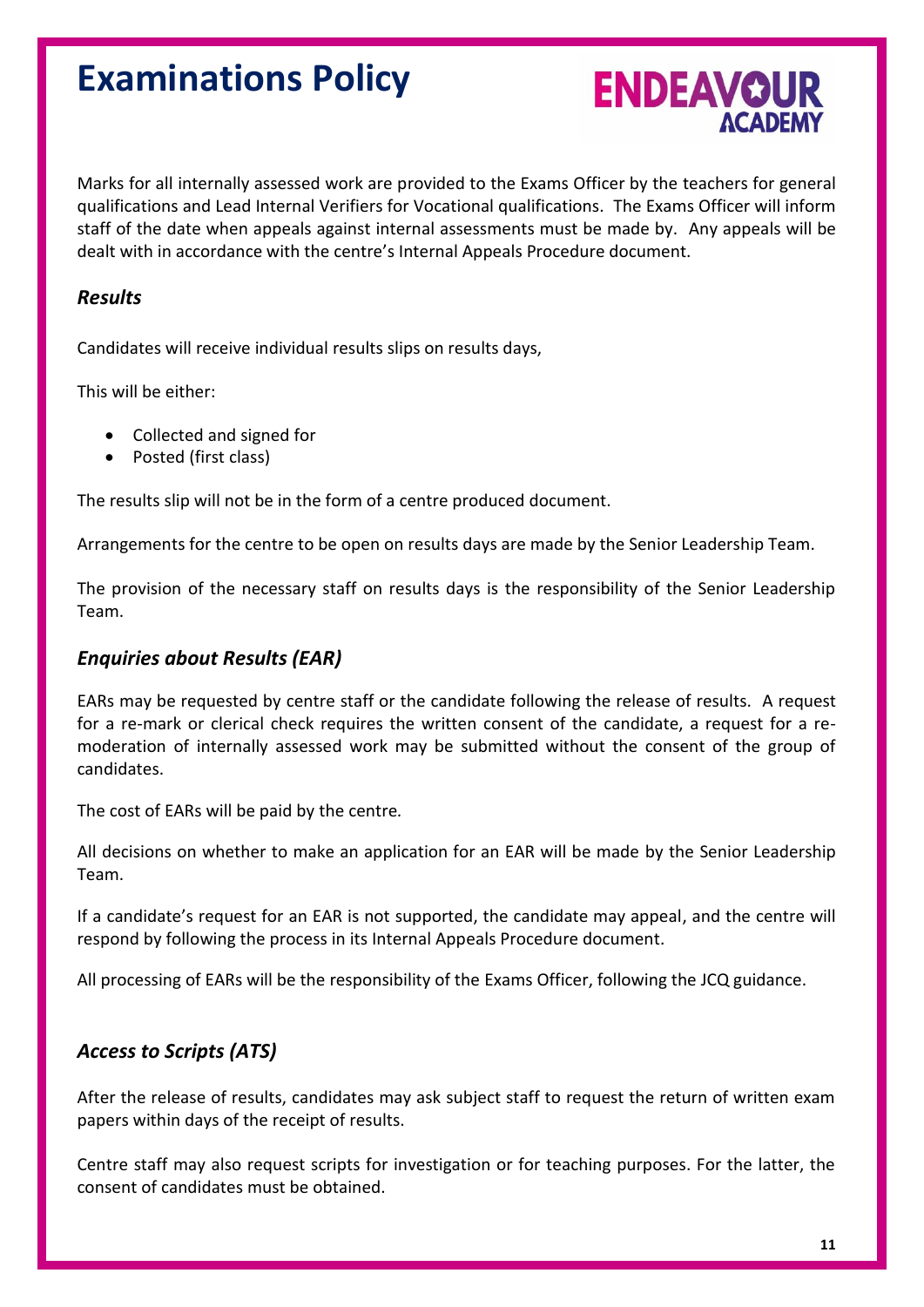

An EAR cannot be applied for once an original script has been returned.

The cost of EARs will be paid by the centre.

Processing of requests for ATS will be the responsibility of Exams Officer

#### *Certificates*

Candidates will receive their certificates:

- in person at the centre
- posted (recorded delivery)
- collected and signed for

Certificates can be collected on behalf of a candidate by third parties, provided they have written authority from the candidate to do so, and bring suitable identification with them that confirms who they are.

The centre retains certificates for 1 year after which they will be destroyed in a confidential manner.

A new certificate will not be issued by an awarding organisation. A transcript of results may be issued if a candidate agrees to pay the costs incurred.

| <b>Head of Centre:</b> | <b>Exams Officer:</b> |
|------------------------|-----------------------|
|                        |                       |
| Date:                  | Date:                 |
|                        |                       |

**Breach of this policy may lead to action being taken under the Academy's formal Disciplinary Procedure. Any employee, who feels they have been treated in a manner contrary to the spirit of this policy, should seek recourse in accordance with the Academy's Grievance or Dignity at Work procedures.**